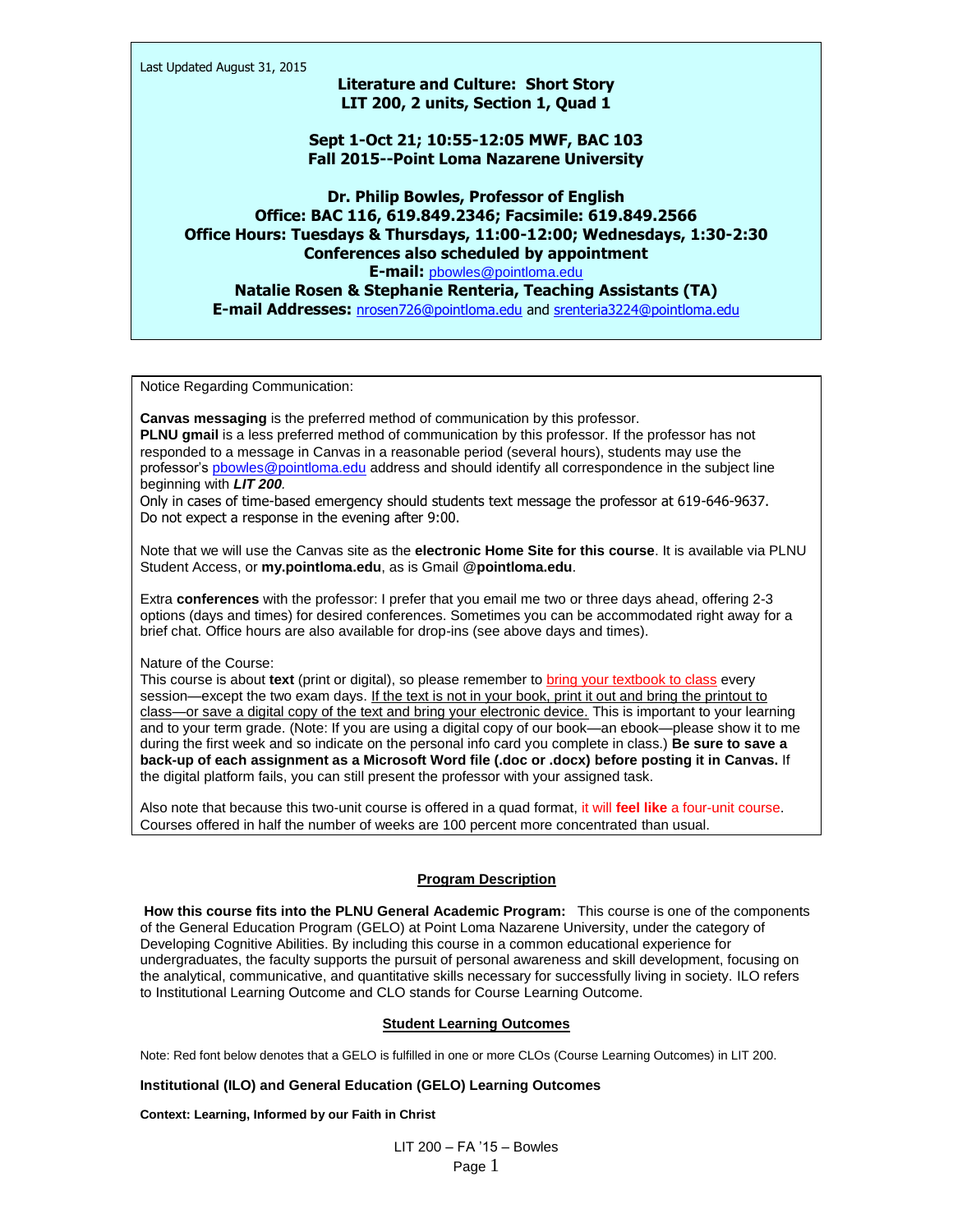Students will

ILO 1: Acquire knowledge of human cultures and the physical and natural world while developing skills and habits that foster life-long learning

Students will

GELO 1a. Written: Effectively express ideas and information to others through oral communication GELO 1b. Oral: Effectively express ideas and information to others through oral communication GELO 1c. Information Literacy: Access and cite information as well as evaluate the logic, validity, and relevance of information from a variety of sources GELO 1d. Critical Thinking: Examine, critique, and synthesize information in order to arrive at reasoned conclusions

GELO 1e. Quantitative Reasoning: Students will be able to solve problems that are quantitative in nature

#### **Context: Growing, In a Christ-Centered Faith Community**

Students will

ILO 2: Students will develop a deeper and more informed understanding of self and others as they negotiate complex environments

Students will

GELO 2a. Develop an understanding of self that fosters personal wellbeing

GELO 2b. Understand and appreciate diverse forms of artistic expression

GELO 2c. Demonstrate an understanding of the complex issues faced by diverse groups in global and/or cross-cultural contexts

#### **Context: Serving, In a Context of Christian Faith**

Students will

ILO 3: serve locally and/or globally in vocational and social settings

Students will

GELO 3. Demonstrate an understanding of Christian Scripture, Tradition, and Ethics, including engagement in acts of devotion and works of mercy

## **LIT 200 Course Learning Outcomes (CLOs)**

#### *Students will be able to:*

- 1. Closely read (comprehension, analysis) and critically analyze (analysis) texts in their original languages and/or in translation
- 2. Recall (knowledge), identify (knowledge), and use (application) fundamental concepts of literary study to read and discuss texts
	- a. Standard literary terminology
	- b. Modes/genres of literature
	- c. Elements of literary genres
	- d. Literary periods (dates, writers, characteristics, and important developments)
- 3. Connect (synthesis) the works with their own lives and with the social, cultural, and historical contexts of the works and their authors.

**(Notice that the table below illustrates the relationship between General Education Learning Outcomes and LIT 200 Learning Outcomes. It also illustrates the means by which the Course Learning Outcomes are assessed.** The various colors of words denoted levels of learning refer to Bloom's taxonomy [see above and below].**)**

| <b>Student Learning Outcomes</b>                                                                              |                                                                                                                                                                                                                                                                                                                           | <b>Means of Assessment:</b>                                                                                                                 |
|---------------------------------------------------------------------------------------------------------------|---------------------------------------------------------------------------------------------------------------------------------------------------------------------------------------------------------------------------------------------------------------------------------------------------------------------------|---------------------------------------------------------------------------------------------------------------------------------------------|
| <b>General Education</b>                                                                                      | <b>Course: LIT 200</b>                                                                                                                                                                                                                                                                                                    | <b>LIT 200</b>                                                                                                                              |
| <b>GELO 1a. Written: Effectively</b><br>express ideas and information to<br>others through oral communication | CLO 1. Closely read<br>(comprehension, analysis) and<br>critically analyze (analysis)<br>texts<br>CLO 2. Recall (knowledge),<br>identify (knowledge), and use<br>(application) fundamental<br>concepts of literary study to<br>read and discuss texts<br>CLO 3. Connect (synthesis) the<br>works with their own lives and | Essay<br>Canvas Discussion<br>Canvas Notes on Lead Team<br>Prezi/PowerPoint for Lead T<br>Peer Review<br>Journal Reflection<br>Quiz<br>Exam |
|                                                                                                               | with the social, cultural, and<br>historical contexts of the works                                                                                                                                                                                                                                                        |                                                                                                                                             |
|                                                                                                               | and their authors                                                                                                                                                                                                                                                                                                         |                                                                                                                                             |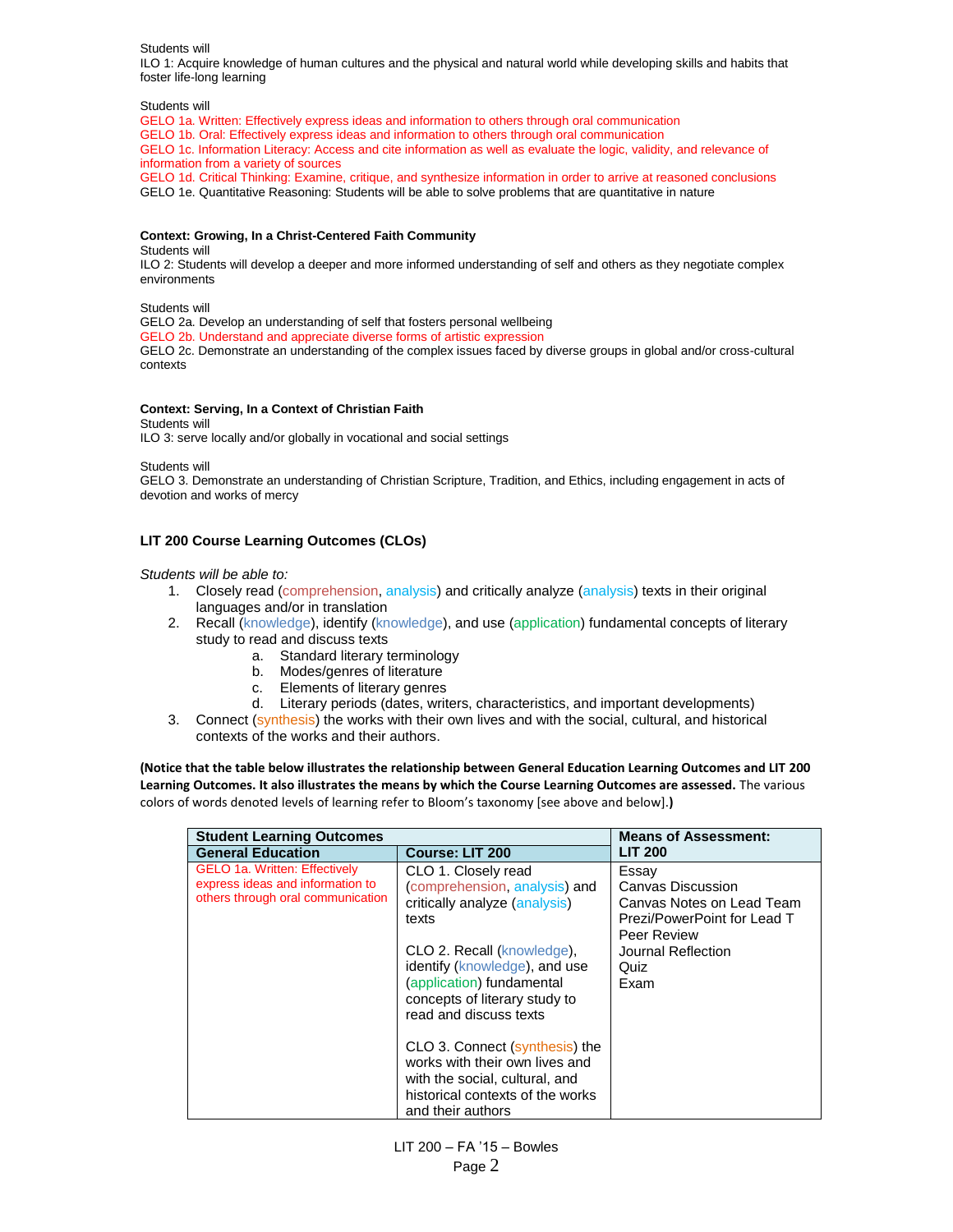| <b>GELO 1b. Oral: Effectively</b><br>express ideas and information to<br>others through oral communication                                                                    | CLO 1. Closely read<br>(comprehension, analysis) and<br>critically analyze (analysis)<br>texts                                                              | Lead Team in Class<br>Small-Group Discussion<br>(Participation)                                              |
|-------------------------------------------------------------------------------------------------------------------------------------------------------------------------------|-------------------------------------------------------------------------------------------------------------------------------------------------------------|--------------------------------------------------------------------------------------------------------------|
|                                                                                                                                                                               | CLO 2. Recall (knowledge),<br>identify (knowledge), and use<br>(application) fundamental<br>concepts of literary study to<br>read and discuss texts         |                                                                                                              |
|                                                                                                                                                                               | CLO 3. Connect (synthesis) the<br>works with their own lives and<br>with the social, cultural, and<br>historical contexts of the works<br>and their authors |                                                                                                              |
| <b>GELO 1c. Information Literacy:</b><br>Access and cite information as<br>well as evaluate the logic, validity,<br>and relevance of information from<br>a variety of sources | CLO 1. Closely read<br>(comprehension, analysis) and<br>critically analyze (analysis)<br>texts                                                              | Essay<br>Canvas Discussion<br>Canvas Notes on Lead Team<br>Prezi/PowerPoint for Lead T                       |
|                                                                                                                                                                               | CLO 2. Recall (knowledge),<br>identify (knowledge), and use<br>(application) fundamental<br>concepts of literary study to<br>read and discuss texts         | Peer Review<br>Journal Reflection<br>Lead Team in Class<br>Small-Group Discussion<br>(Participation)         |
|                                                                                                                                                                               | CLO 3. Connect (synthesis) the<br>works with their own lives and<br>with the social, cultural, and<br>historical contexts of the works<br>and their authors |                                                                                                              |
| <b>GELO 1d. Critical Thinking:</b><br>Examine, critique, and synthesize<br>information in order to arrive at<br>reasoned conclusions                                          | CLO 1. Closely read<br>(comprehension, analysis) and<br>critically analyze (analysis)<br>texts                                                              | Essay<br><b>Canvas Discussion</b><br>Canvas Notes on Lead Team<br>Prezi/PowerPoint for Lead<br>Peer Review   |
|                                                                                                                                                                               | CLO 2. Recall (knowledge),<br>identify (knowledge), and use<br>(application) fundamental<br>concepts of literary study to<br>read and discuss texts         | Journal Reflection<br>Lead Team in Class<br>Small-Group Discussion<br>(Participation)                        |
|                                                                                                                                                                               | CLO 3. Connect (synthesis) the<br>works with their own lives and<br>with the social, cultural, and<br>historical contexts of the works<br>and their authors |                                                                                                              |
| GELO 2b. Understand and<br>appreciate diverse forms of artistic<br>expression                                                                                                 | CLO 1. Closely read<br>(comprehension, analysis) and<br>critically analyze (analysis)<br>texts                                                              | Essay<br>Canvas Discussion<br>Canvas Notes on Lead Team<br>Prezi/PowerPoint for Lead T<br>Lead Team in Class |
|                                                                                                                                                                               | CLO 2. Recall (knowledge),<br>identify (knowledge), and use<br>(application) fundamental<br>concepts of literary study to<br>read and discuss texts         | Small-Group Discussion<br>(Participation)                                                                    |
|                                                                                                                                                                               | CLO 3. Connect (synthesis) the<br>works with their own lives and<br>with the social, cultural, and<br>historical contexts of the works                      |                                                                                                              |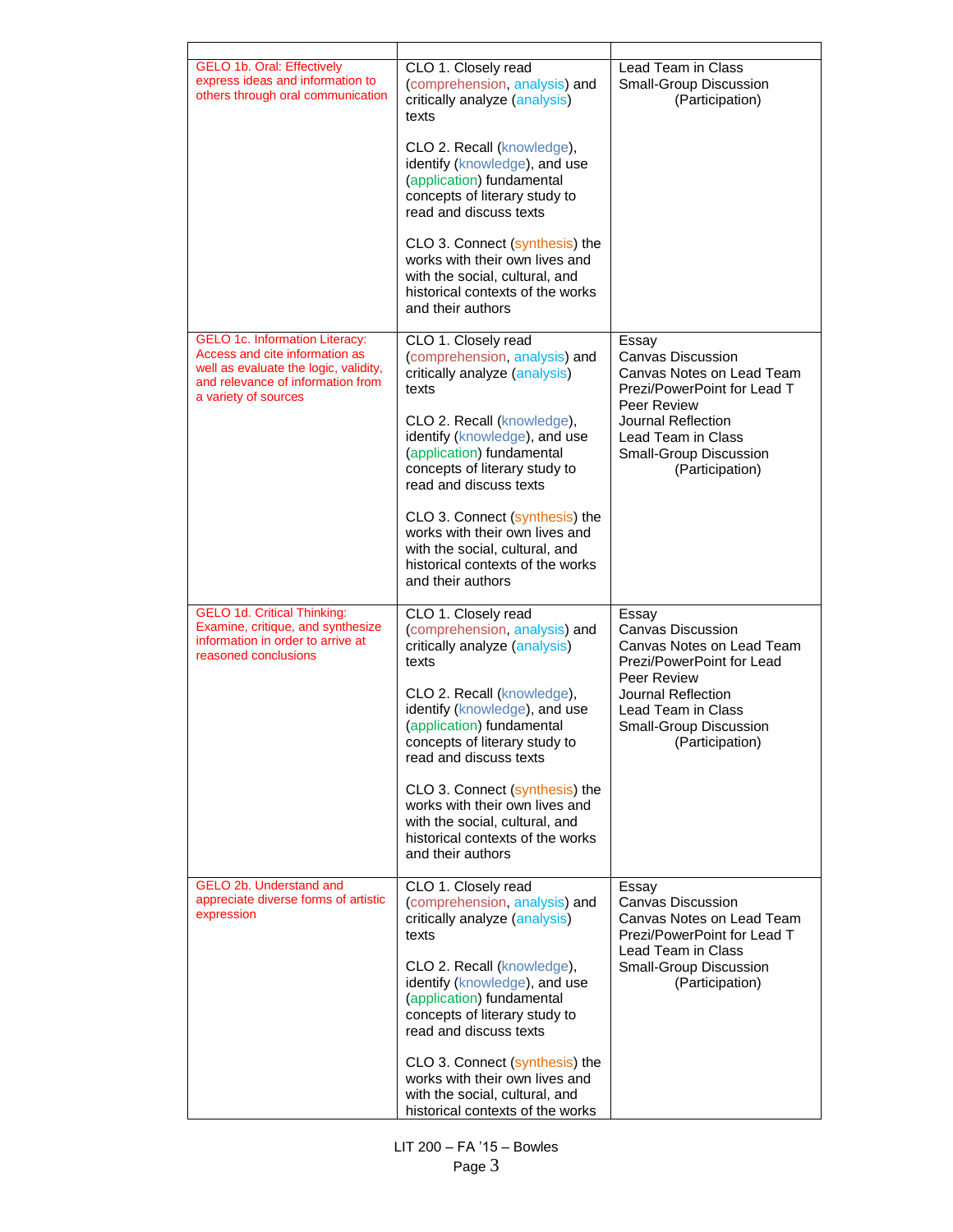| and their authors |  |
|-------------------|--|
|-------------------|--|

# COURSE CREDIT HOUR INFORMATION

In the interest of providing sufficient time to accomplish the stated Course Learning Outcomes, this class meets the PLNU credit hour policy for a 2-unit class delivered over 8 weeks. Specific details about how the class meets the credit hour requirement can be provided upon request.

## **Course Objectives**

Each student enrolled in LIT 200 shall

- Experience the sheer enjoyment of reading, thinking and talking or writing about a selection of excellent stories, always able to explain why the reader reacts as she/he does. Each student shall select 10-20 percent of the stories read in the course and explain in terms of the vocabulary of the course and in her/his own analytical vocabulary why these are the student's favorites
- Develop some knowledge of the development of the short story
- Use contextual information where available as a window on the mind of the author
- Regard short stories as pieces of art, parallel to paintings, musical compositions, films or sculptures, with particular distinguishing characteristics that may be compared and contrasted with other art pieces of their genre
- Use the terminology of literary analysis (See elements of fiction and Frames of Analysis under Study Aids) to discuss and write about works of fiction (see textbook's chapter introductions to the elements of fiction as well as its glossary, pp. 689-693)
- Analyze, by way of individual study, class discussion and writing, works of fiction as views of life- whether, for example, realistic or constrained by an overwhelming positive or negative orientation
- Come to realize that any work of art to some degree becomes a different entity when "decoded" by each individual. (*The test of a reader's interpretation is really a test of her/his ability to articulate that position and link it convincingly to cited evidence from the work*.)
- Work individually and in small groups on leadership preparation and execution.

# **Course Guidelines**

Students who want to excel in their understanding of the subject matter and in the professor's evaluation of their progress should attend to the following hints:

- 1. It is assumed that each student will function as an **active learner**. Such a label requires that the student be fully immersed in the reading, the discussion, and the writing in response to the stories. Nothing short of full student responsibility to be prepared for class—having **read** the stories and having **thought** and **written** about them and their significance—is adequate. And on a more mundane level, nothing less than this will result in your money's worth for the course experience. I am in charge of directing classroom interaction and Canvas participation; therefore, from this point of view I am interested that you be informed, thoughtful participants. But I do not intend to lecture the entire period day after day—rather, I expect students to contribute thoughtfully to the discussion. Students should also develop a **social sensitivity** as to how far to push a point in class or how long (or how many times) to speak, given the size and diversity of class membership as well as the planned schedule. The ideal in a large class is to speak to the point occasionally and briefly—but in a small class, to speak frequently and in more depth.
- 2. **Being in Charge of Your Progress and of Course Materials; Using Errors as Opportunities to Improve:** Keep your own record of assignments and scores. You can calculate your grade at any point in the semester using the values offered below. Do not throw away any course materials until you have received the final course grade and are satisfied with its accuracy. During this semester, keep all hardcopy course materials organized in a loose-leaf binder. Keep a back-up (cyber?) copy of everything you submit for credit. (For the professor, flash drives serve this purpose. Now you have the Cloud.) Learn from your mistakes early on. Your responses to assignments need not be perfect, but it is important that you study those mistakes, go to the trouble to correct and understand them, and avoid making them repeatedly. This is where perhaps the most important learning takes place. (In the past, students who monitored their learning between various assignments tended to show the most improvement. Notice that the "lowest of" online quizzes, discussions and out-of-class essays is dropped.)
- 3. Although the **time commitment** outside class will vary sharply from student to student, depending on the speed of reading, prior experience with fiction, and ease of comprehension, most people have to read for at least 1.5 hours (stories should be read twice) and study and write for another half hour to prepare thoroughly for each class session. In addition to reading time for up to twenty (original) pages of text per session, you will need to spend a bit of time thinking and writing about that reading. Some students will also need to spend time memorizing **key terms and concepts** for talking about stories, as well. I hope that everybody entering this course has developed skills at **marking up a text** for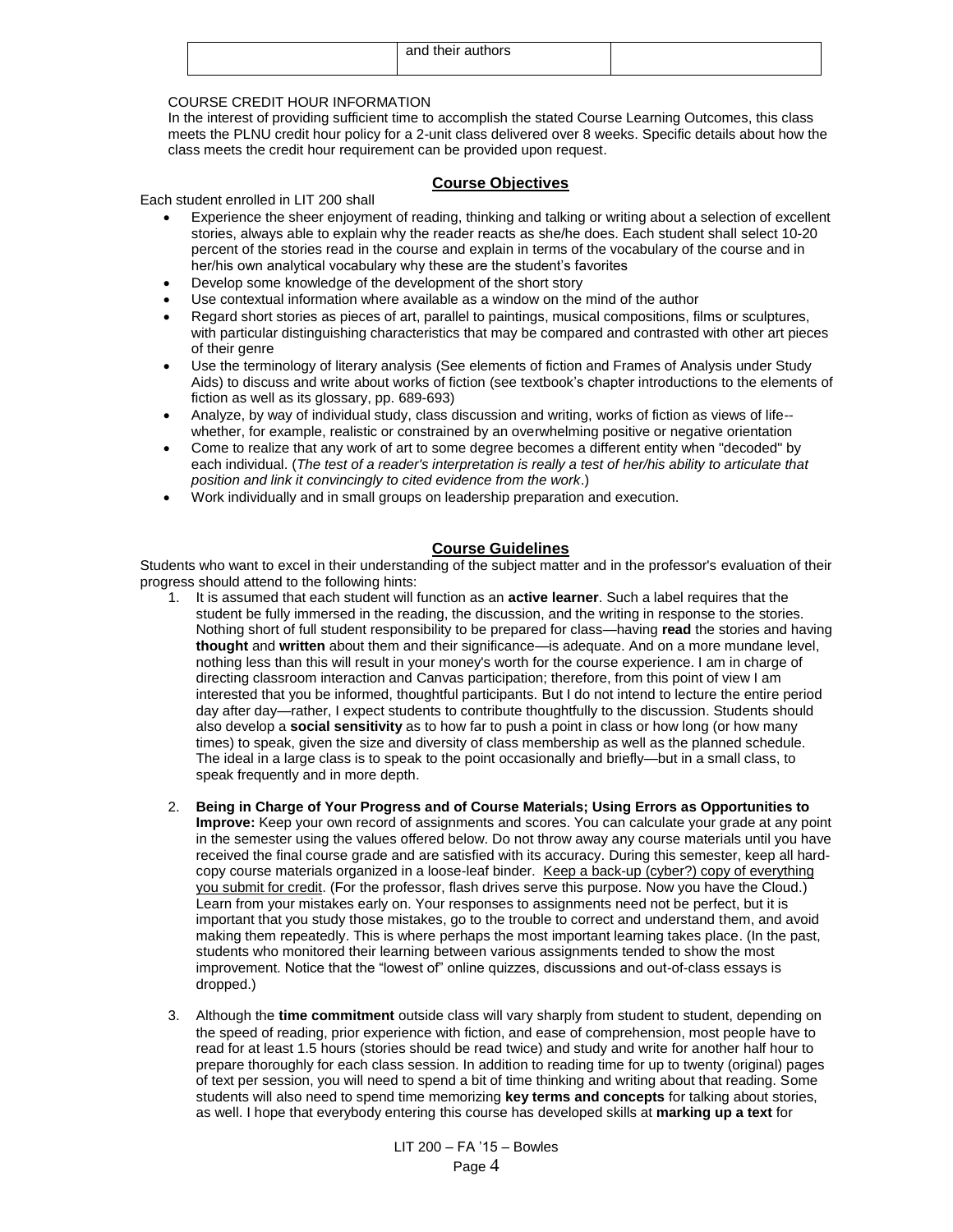analysis—a practice absolutely necessary for successful analysis of any text. (I have not yet tried this in digital University Readers copy, but I understand that this is one of the company's fringe benefits.) Remember that the key to success is not only how much time you spend on a course, but also how careful, thorough, and deep your **thinking** during that period of study and beyond. Furthermore, if you have done your reading and deep thinking for each story/author/period—and have taken notes on the key elements **all along the way,** conducting serious weekly reviews as you go—you should not have a great deal of studying to do for the examinations. Careful students will bookmark a standard **biographical introduction** to each author on the web—along with using any **ancillary** materials offered by the Lead Team for a story posted for you in Canvas. Although I do not typically cite Wikipedia as a source for my own serious research, I often read what the site has to say. (And my estimate of the work of its staff and volunteers has risen over the years. But at any moment, what is posted *could* be inaccurate, since a wide variety of people are allowed to post!)

- 4. You may be absent three class sessions without question. Wise students will not use up allowable absences early-on for fickle purposes, however. A total of four **absences** may result in a letter's reduction in the course grade. A total of six absences may result in failure of the course. Three times of arriving late or exiting class early will equal one absence. You should not depend on doctors' or deans' excuses to bail you out. The built-in allowances are there to cover such needs, so plan carefully and do not use up your allowed absences early in the quad. Please talk to me and e-mail me about extended illness, emergencies and absence for official university business. Students in traveling groups that **represent the university** should meet with the professor during the first week of classes to review the group's travel schedule and its impact in LIT 200. Students who are absent from six class sessions within the first five weeks (without legitimate reasons communicated promptly to the professor via e-mail) should expect to be **automatically and officially de-enrolled** from the course. I warn students via e-mail of impending de-enrollment after five absences. Plan in advance to be present for each test and to submit each assignment by the due date. Note that **Canvas Discussion** participation and **Quizzes** must be done on line (preferably in a university computer lab with an attendant to help in case of problems). **Essay-related assignments** are submitted in hard copy printout form (with multiple sheets already stapled) at the beginning of class on the day due, or digitally, however directed in the accompanying Tentative Schedule. **Late assignments** are not accepted except in rare, extreme cases. It is important to **sign the attendance sheet**, when it is circulated, and to check the attendance record in Canvas.
- 5. In the event of an **epidemic or other natural disaster (**such as the San Diego wildfires that caused the cancelation of classes six years ago) we will initiate additional on-line opportunities such as Canvas Discussion prompts and will implement group instant messaging (chat rooms) as an alternative to class discussion (subject to the directives of the PLNU administration). Be prepared to rely heavily on this electronic platform in such a situation.
- 6. It is the student's responsibility to check her/his **Canvas messages** and **pointloma.edu e-mail account** daily. **Canvas messaging** is the preferred tool. New postings in **Canvas** will be announced via e-mail. It is also the student's responsibility to give the professor a mobile phone number where he/she can be reached—and where a voicemail message can be left for quick retrieval. **Textmessaging** will be preferred.
- 7. **Peers Helping Each Other**: Cultivate a genuine concern for your fellow students, *learning—and using—the names of members of the class during the first two weeks*. This will encourage others and, in the long run, it will help you, too. Many real-world job tasks require cooperation among individuals. Several heads studying collaboratively are often better than one, and each person brings different strengths to cooperative work. When you have to be absent, bother to find out *before the next class* what you missed in order to return to class fully prepared. To do this, I recommend sharing e-mail addresses and phone numbers with at least two peers and setting up a system of support for fellow students when they need to be away. A reciprocal agreement between peers may include automatically providing a photo or cyber copy of one's class notes to the absent peer. The professor will also make an effort to post class materials (traditionally distributed in class) on the Canvas site. If a handout has not been posted, please send a message asking for the posting.

## 8. **Classroom Etiquette**

**Test-taking:** During examinations in class, it is important that students not use head-ware (especially baseball-styled caps with bills) that prevents the proctor from seeing the eyes of the test-takers. Likewise, students should not hold their heads (in their hands, say), which also tends to obscure the proctor's view of the test-takers' eyes. This requirement helps assure equal opportunities for students to prove their comprehension of the course material. **Cell phones and similar electronic devices:** Another important rule of in-class etiquette is to turn your electronic devices off and stow them in a pocket or bag when entering the classroom. Ringing or vibrating phones during class are rude interruptions. Text-messaging during class and leaving the classroom to talk on a cell phone are also inappropriate, except in emergencies. Please think about the impact of your behavior on those around you. The time we spend

> LIT 200 – FA '15 – Bowles Page 5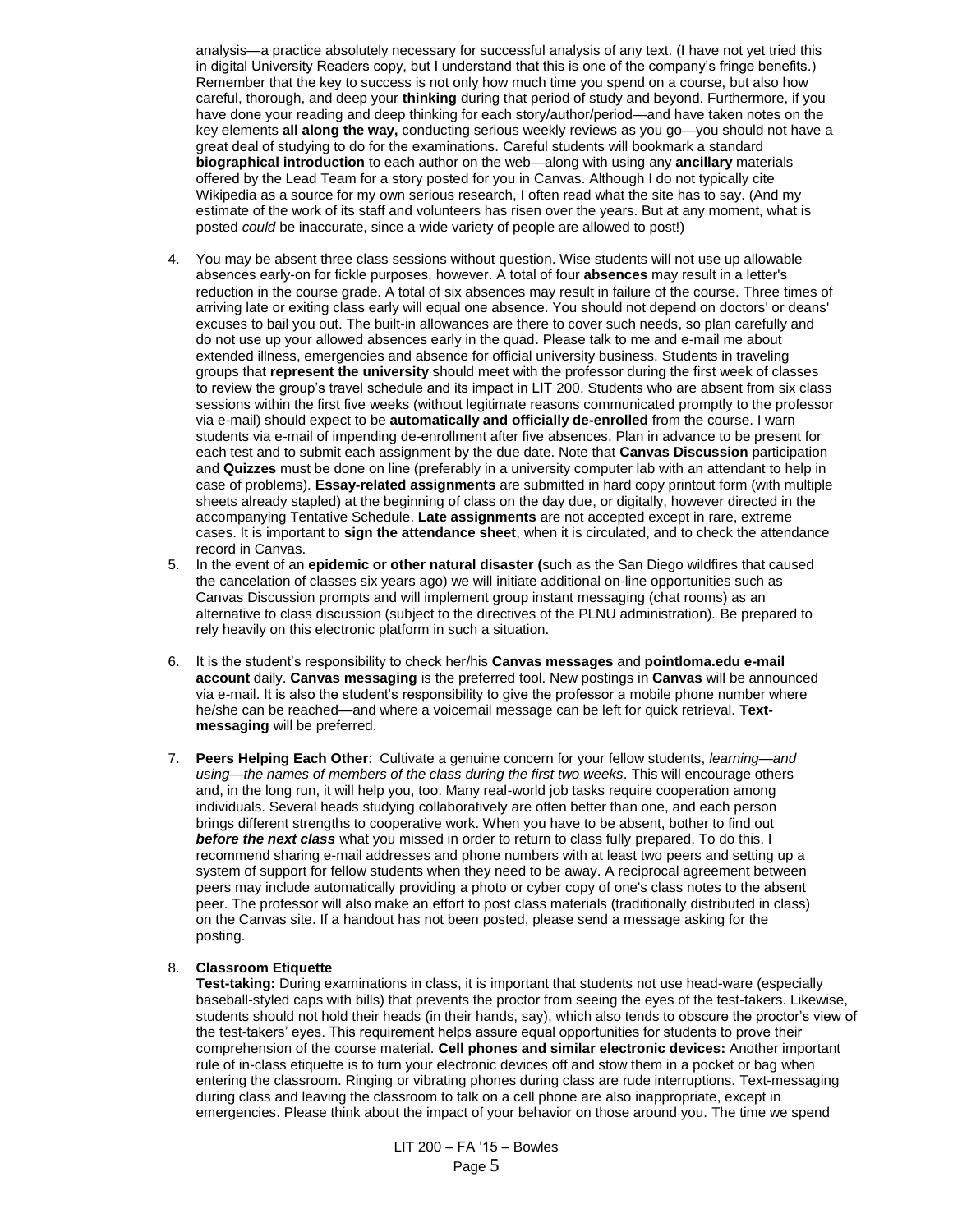together should not be subject to such interference. (Exceptions to this policy are students providing tech support to a discussion at that moment or students who have bought an ebook rather than a paper-andprint traditional textbook.)

- 9. **Canvas Discussion and Quizzes:** Two isolated paragraphs that fit into the class's threaded Canvas Discussion found in Canvas will usually be due one day and peers' responses to each other's initial postings the next day (see course schedule and see Canvas announcements). Canvas Discussion prompts will normally be posted 48 hours or more before they are due. Students (1) should comment insightfully (perhaps with specific evidence—quoted or summarized) in one paragraph on one of the original prompts, offering new insight, and (2) should reply in one paragraph to a peer's earlier response by giving a new reason for agreement or by challenging the peer's comment, accompanied by a brief explanation. Merely saying *I agree* is not enough. **Quizzes** will often be a mixture of questions on what is currently due and what was covered earlier in the course—with emphasis on the new material. Most quizzes are on line, with a time limit. Most quiz questions are of three types: True-false; multiple choice; and multiple answer (be careful). Rarely is there a brief essay item. Most on-line quiz items will be evaluated automatically. The goal is to post on-line quizzes 24 hours before they are due. An occasional 5-minute pop quiz may be administered in class. These are usually of the short answer or brief discussion varieties. Sometimes Lead Teams ask students to answer a question in writing before they begin their discussion of a story. Credit for these **reflections** may be awarded by the Lead Team, but should be approved in advance.
- 10. **Essays:** An essay saved in Microsoft Word (doc or docx only) should be prepared for each scheduled essay assignment. The higher of the two scores will be retained; therefore, if you are satisfied with the first essay score, you may forego the second opportunity to submit.

The thesis-based **essay** (750-1,000 words; 12-point Times New Roman, 1-inch margins) will be evaluated mainly in terms of thorough, insightful analysis of a worthy original question/issue approved by the professor. You should think of your audience as your best-prepared peer in the class. *Thorough, insightful analysis* includes carefully connecting one thought to the next (coherence) and giving adequate detailed references to the story(ies) in question in order to explain and legitimize subclaims—all of which relate to *one main claim, or thesis*. Essays will also be evaluated in terms of standard academic written English. I recommend starting early and going through several drafts on the way to the printed version that you submit. (Be sure to save each separate draft under a different file name.) Your knowledgeable peers in the dorm, in our class, and in Academic Support's Tutorial Center (South end of Bond Academic Center) should be able to give you help with what is strong and what is weak in your drafts. Late essays may not be accepted except in cases of extreme documented emergency. At least one marked-up earlier draft must be provided if the professor or assistant calls for it. Students must write on stories read for this course—perhaps as related to other stories chosen with the professor's permission. Final essays must be submitted via Canvas. Students who fail to follow the directions of the essay prompt should expect to lose substantial points.

A plan sheet submitted and evaluated by the professor is helpful to some students. Occasionally students ask permission to re-do the plan. The professor may or may not have time to give feedback on a revision. Usually a good plan yields a good essay, but occasionally a student does not know how to produce a good essay that grows out of the good plan. This is why it is important to get feedback from people you can trust.

*Help on how to compose an essay's title*: Start with the short story title you are focusing on—or the character(s) or theme(s) or other element(s) of one or more stories. Then incorporate phrasing that suggests what defines the unique angle of your essay. Try to make the final version of your essay title reflects the line of argument of your essay. Never should your essay title be exactly the same as the title of the story/stories that is/are the focus of your analysis.

- In your own words **ask a question that you think is central** to the essence of one of the pieces read since the last essay assignment. I strongly recommend that you choose one of the **Frames of Analysis** (*Oppositions* tend to work well) explained earlier in class and posted on the Canvas course site. (Feel free to relate the current stories to other titles you have read or to A-quality films you have experienced.)
- If you are unfamiliar with ways of writing about fiction, please use the following guide on how to Write an Analytical Essay on a Piece of (Short) Fiction: [http://writingcenter.unc.edu/handouts/literature-fiction/.](http://writingcenter.unc.edu/handouts/literature-fiction/)
- In a single sentence (the thesis statement), and then in a series of paragraphs, **answer your question**, giving specific references to details of the story, quoting brief passages as needed; and
- Explain the implications of these specifics for you and your experience, for the experience of other people, as seen through your eyes, or for people generally. (Essays are expected to be engaging, easy-to-read, insightful, and relatively free of surface errors.) Essays are usually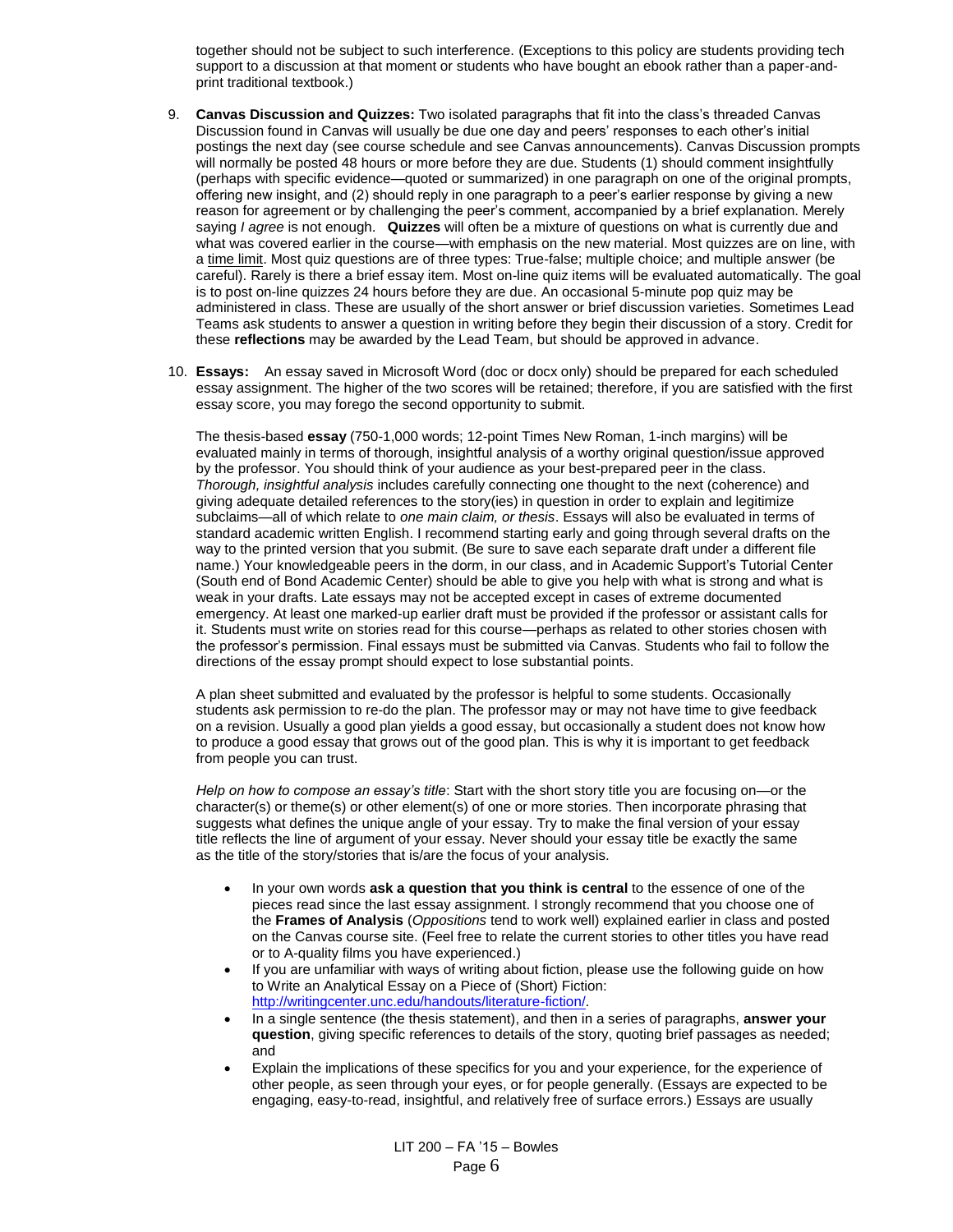evaluated by a student (literature/writing major) assistant using a rubric also posted on the Canvas site and spot checked by the professor.

- Scores on essays may be challenged via e-mail to the professor no earlier than 24 hours after the result is posted and not more than one week afterward. Challenges need to include a pasted-in digital-copy of the essay, along with a cogent argument to support your rationale for a higher score.
- You are encouraged to keep a back-up copy of each text you submit.

If you fail to achieve the mark expected on the first essay, you should work out with a tutor a careful step-wise approach to the second essay. You are welcome to consult with the professor, as well.

11. **Submission, Evaluation and Return:** It is my goal to post grading results one week after their submission date. Exams and essays may take longer. Canvas Discussion entries are also evaluated by a student assistant.

The lowest essay, quiz and discussion-board mark will be dropped at semester's end. **No** quiz **makeups** will be allowed except in cases of extreme emergency or persistent official university business. Do not ask for concessions unless you have a good attendance record up to that point and your emergency, involving more than one class session, is sufficiently documented. The demands of reading and responding to student writing and the clerical work that make-ups and late submissions require are prohibitive. Please do not ask to turn in **late** essays except in rare cases of documented illness or death in the family.

Although you are encouraged to collaborate with classmates on your homework, make certain that the **wording** on all of your individual writing is **unique**; that is, you must prove in this way that you bothered to reinvent an idea in your own way. Such practice ensures against suspicions that you plagiarized somebody else's ideas and/or words.

12. **Lead Team Work** (up to 30 minutes of in-class time; negotiable, depending on the day's agenda)**:** Although all students are expected to be prepared to speak with informed authority in every class session, students named for certain class periods will be expected to bring prepared, competent leadership—a carefully thought-out plan—to class discussion on their specified days. Student leaders should share their insights and should respond to the professor's questions on those days, having studied supplemental information on the short story and/or on the writer and/or period of literary production and/or on the element of fiction being introduced that day. Leadership teams are expected to make use of PowerPoint files and other visuals (videos/audios), consulting outside sources—but not to lose sight of the fact that guided class discussion of the focal literary story text is the heart and soul of class interaction on any story. It is important for students to plan ahead with their lead groups and then work together in the classroom on their presentation day. It will be difficult for a student who is absent from Lead Team prep meetings or the presentation day to negotiate make-up options. **Lead Teams—and the class at large—should discuss the focal story in terms of the elements of fiction—and in terms of the growing vocabulary of the course.**

> **One week** before presentation day, having read the story one or more times, group members should meet to talk about the story itself, its elements, uniquenesses, and what problems they need help with. Lead Team members should seek out help from the Internet, from the professor and from other able students as they begin to envision options for presentation and discussion. One member should ask in person or via email for a time with the professor four or five days before the team's appointed day. Such meetings sometimes may occur immediately after class or in the professor's office and usually take five minutes or so. In it, Lead Team members summarize their approach to the story and anything they are struggling with.

> **Forty-eight hours or so** before the Lead Team's day in class, one member of the group should email the professor (and *copy other team members* on) the Discussion Questions (and, if possible, the entire PowerPoint file of the introduction). Usually one of the files includes a draft of the Discussion Questions. Occasionally the professor will suggest combining questions or adding/deleting questions. Lead Team members should decide which roles in the presentation each will fill, and they should rehearse the session, including how to manage the class, creating small discussion groups, each of which will tackle one of the discussion questions. (Experience tells this professor that SIX questions is a "magic" number, one per small discussion group in class, because that gives us about seven students per small group. And six is good because if the questions are well managed, most key aspects of a short story can be covered via six questions. The day[s] we deal with two stories will be another matter!)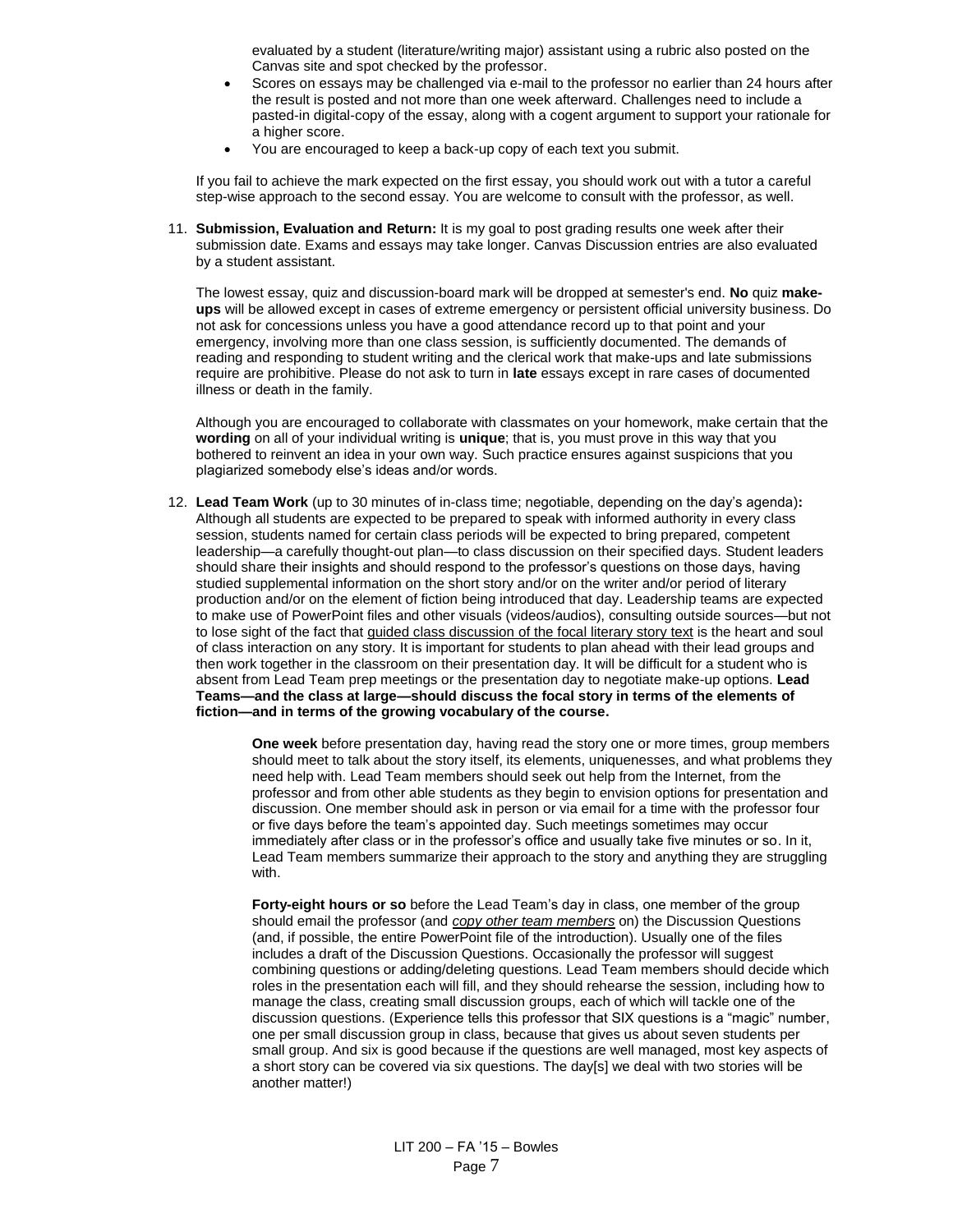**By twenty-four hours** before the class session, a copy of the discussion questions should be posted in the Lead Team PREP Canvas Discussion Forum.

**On the day of presentation**, lead team members should arrive early to cue at the lectern computer all files or sites that will be needed—minimizing them at the bottom of the computer screen.

**Group Work and Reporting to the Class**: Each lead team will be sure to leave enough time for the groups to do their work, one (or more) member(s) of each group reporting back to the class. It is the Lead Team's responsibility to capture the small-group's conclusions—as amended by the Lead Team and the class at large—for posting in the Lead Team POST Canvas Discussion Forum within 24 hours. Within 48 hours, Lead Team members should have posted a Self and Peer Evaluation by way of the Journal tool in Canvas. If the Lead Team's PowerPoint file was not posted in the PREP Forum, it should be attached to the posting by one team member of the notes from the discussion. While reporting back to the class, if a small group fails to address parts of their prompt adequately, it is sometimes necessary for the Lead Team to supplement the group's oral report.

13. **Exams** and quizzes may be cumulative and will be based on material and skills covered in class and on the textbook, handouts, and Canvas readings. You should expect up to twenty-five percent of exam questions to be on elements of the reading never mentioned in class. Aspects of stories are sometimes not discussed in class; nevertheless, you are responsible for them on quizzes and exams unless you are told otherwise. Exam make-ups and early exams are difficult to negotiate, especially in light of their long-term published dates. Last-minute emergencies should be called in to the professor's office or sent via e-mail before test time. You may be required to document sickness, death in the family, or university business. Do not be surprised if the professor asks for such documentation. One goal of exams and quizzes will be to integrate the more technical schemata (elements of fiction, and more) about short stories such as character, setting and symbol, with general student comprehension, including explicit representations of these elements in the quiz/exam responses. Another goal will be to identify the importance behind a particular passage, a character's action or the relationship between the author's stylistic choice (for example) and the overall impact or message of the story. Still another will be to discuss stories in terms of the Frames of Analysis. Up to half of each exam is composed of quotation identification: author, title, character, theme, interpretation of meaning, etc. Exams taken in class are usually a combination of paragraph-long discussion, and Scantron-formatted true/false and multiple choice. Quizzes are usually posted on line with day and hour limits. *The published time for the final examination is one of the considerations when enrolling for* 

*a course. Students are expected to arrange their personal affairs to fit the examination schedule. In a Quad 1 course, the final exam is given during the regular class time in the last regular session of that quad..*

- 14. **Mini-Lectures** may address new material read for the day, may follow up on material addressed in the previous session, or may introduce collateral material that enriches the class's discussion. Lecture material not included in the textbook or handouts should be recorded in careful student **note-taking** for future reference. Any reports to the entire class from **student leaders** should be recorded in note form and studied as well. (Students all too often fail to take notes during these professor- or student-led contributions.) On occasion I ask individuals and groups to report back to the class on their findings regarding a question that surfaces in class discussion. Such reports are worth recording in student notes.
- 15. In preparing for each class session, be sure to **read** all the story/stories listed in the course schedule. Also read any other texts and **view** any videos listed in the schedule or called for in the module that corresponds in number with the week of the quad. It is a wise practice to search out a basic biographical sketch of the author and, if there is time, a literary critic's view of the strengths and weaknesses of the story. *While it is true that the stories themselves are the most important items, the presentation of academic literary terminology, biographical-historical information on the authors and their works, and the explanation of ways to analyze stories are essential to learning how to participate in the culture of literary studies*.
- 16. **Participation in class discussion** is important to the success of this course. I am asking every individual to prepare for class in such a way that she/he can contribute significantly each session. Merely speaking is not enough: The depth of observation and analysis behind each contribution is also important. I will be keeping track. If you are prepared for discussion, you will be part of the success of our collective experience. I will post my evaluation of participation four times during the semester via Canvas, and I may also ask you to detail a brief **reflective report about the quantity and quality** of your participation (not including your Lead Team work). (Small Group members should share the job of reporting to the class. It is sometimes advisable for two members of the group to share the job of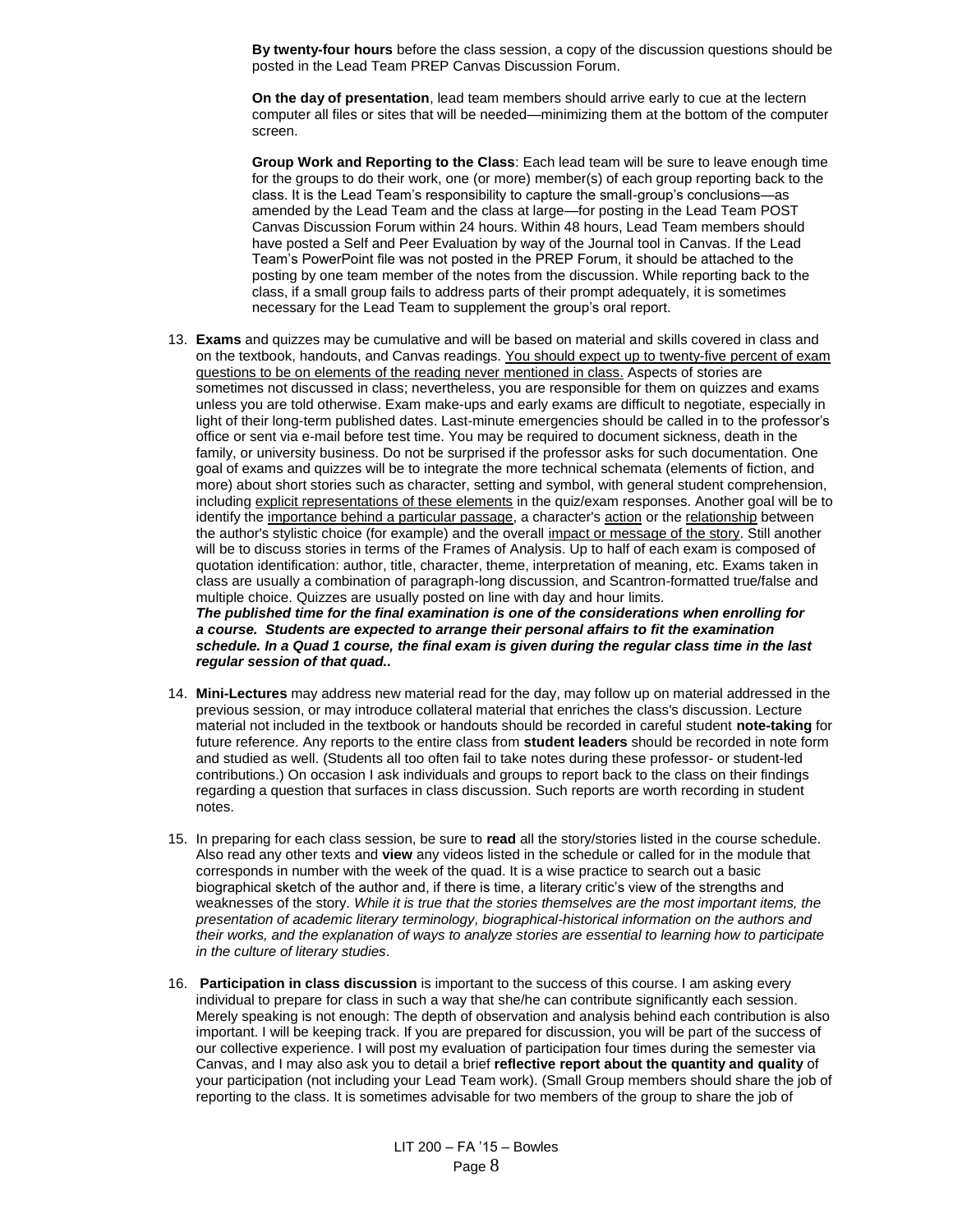reporting to the entire class.) Remember, however, that you are part of a community of scholars and that you may not be able to say everything you wish.

- 17. **Borderline grades** are determined by a combination of class participation, attendance, and one's progress through the eight weeks of study. If you have a better-than-average attitude, steady participation in the day-to-day discussion as well as exemplary work in special leadership, no more than two absences, and you have not regressed in your grades through the weeks, you may expect to be bumped up a fraction of a point at semester's end. Please understand that your earlier grades in literature and your hard work in the course do not automatically earn an A grade. Likewise, the facts that the course is a sophomore 200-level course of only two units and that the name of the focal genre has the word "short" in it do not make it a crib course. "A" grades typically go to those who do exceedingly well in every aspect of the course—to those whose participation in the course is above and beyond what is expected.
- 18. **Posting of scores and grades:** The course gradebook will be kept in the Grades portion of Canvas. In the brief quad course, there is no explicit posting of a mid-term estimate in Student Access (mypointloma.edu). Questions about the final course grade should be directed to the professor via email early in the second quad of the semester.
- 19. **Please note that LJML Departmental and PLNU institutional policies are available online.**

| Grading                                             |                             |                      |  |  |  |
|-----------------------------------------------------|-----------------------------|----------------------|--|--|--|
|                                                     | Points                      | Percentage of Course |  |  |  |
| Attendance (Canvas maintains percentage)            | Canvas maintains percentage | 5                    |  |  |  |
| <b>General Class Participation Credits</b>          | @ 20                        | 5                    |  |  |  |
| Best Discuss Boards (dropping lowest one)           | @ 10                        |                      |  |  |  |
| Occasional Reflective Quickwrites in class          | @<br>10                     | 5                    |  |  |  |
| (dropping lowest)                                   |                             |                      |  |  |  |
| Essay (30 pt, process; 100 pt, product)             | 130                         | 25                   |  |  |  |
| Best Quizzes (drop lowest one)                      | @ 15                        |                      |  |  |  |
| Lead Team (40 pt, prof's eval; 10 pt, self & peers) | 50                          | 25                   |  |  |  |
| <b>Preliminary Exam</b>                             | 100                         |                      |  |  |  |
| <b>Comprehensive Final Exam</b>                     | 150                         | 35                   |  |  |  |

#### **Grade range equivalencies**:

| А              | 93-100 Percent |
|----------------|----------------|
| А-             | 90-92          |
| B+             | 89-88          |
| В              | 87-83          |
| в-             | 82-80          |
| C+             | 79-78          |
| C              | $77 - 73$      |
| $\overline{C}$ | 72-70          |
| D+             | 69-68          |
| D              | 67-63          |
| D-             | 62-60          |
| F              | Below 60       |

#### ACADEMIC POLICIES

Se[e Academic Policies](http://catalog.pointloma.edu/content.php?catoid=8&navoid=864) in the (undergrad/graduate as appropriate) academic catalog.

#### INCOMPLETES AND LATE ASSIGNMENTS

All assignments are to be submitted/turned in by the beginning of the class session when they are due including assignments posted in Eclass.

#### ACADEMIC HONESTY

Students should demonstrate academic honesty by doing original work and by giving appropriate credit to the ideas of others. As explained in the university catalog, academic dishonesty is the act of presenting information, ideas, and/or concepts as one's own when in reality they are the results of another person's creativity and effort. Violations of university academic honesty include cheating, plagiarism, falsification, aiding the academic dishonesty of others, or malicious misuse of university resources. A faculty member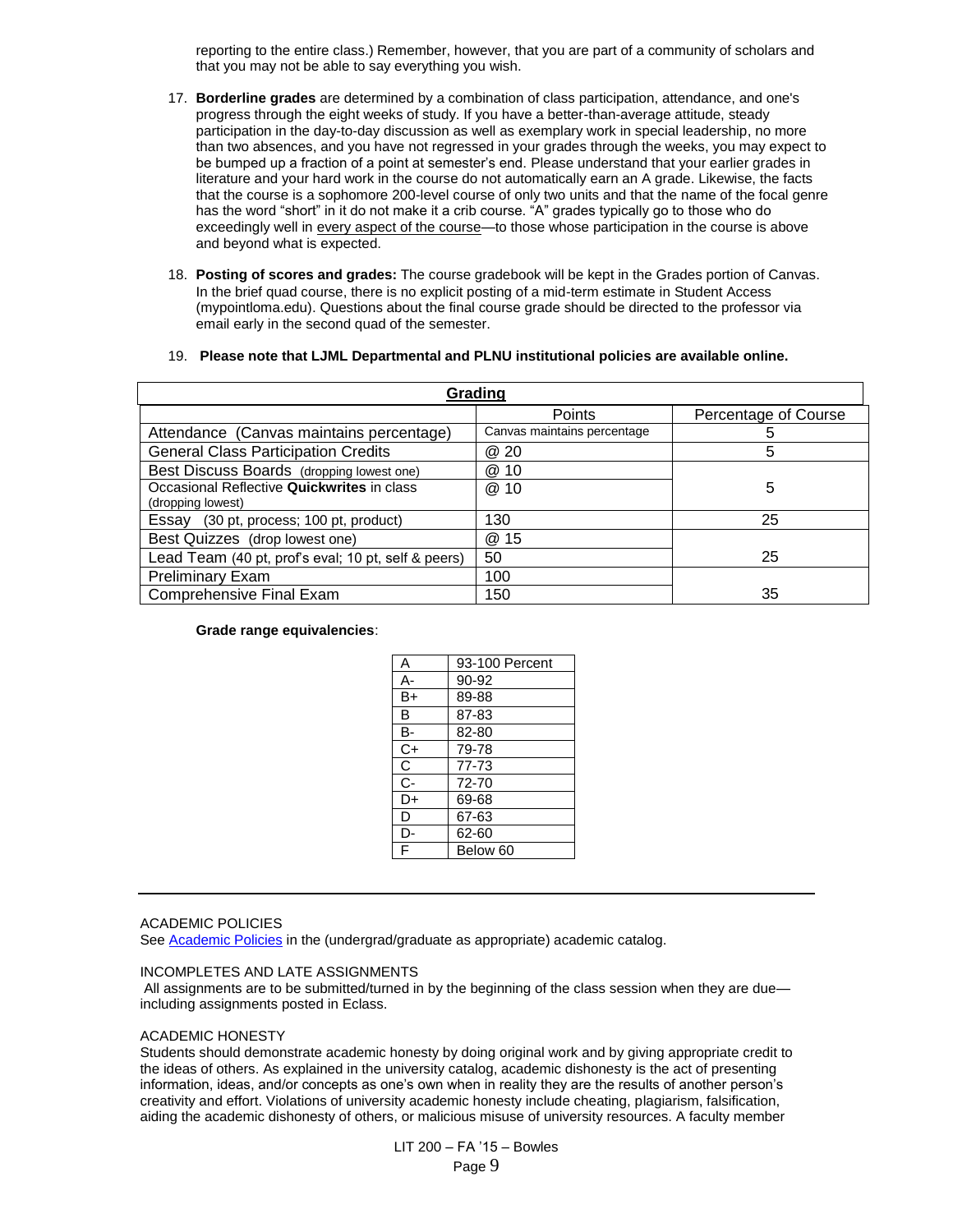who believes a situation involving academic dishonesty has been detected may assign a failing grade for a) that particular assignment or examination, and/or b) the course following the procedure in the university catalog. Students may appeal also using the procedure in the university catalog. See Academic Policies for further information.

## ACADEMIC ACCOMMODATIONS

While all students are expected to meet the minimum academic standards for completion of this course as established by the instructor, students with disabilities may request academic accommodations. At Point Loma Nazarene University, students must request that academic accommodations by filing documentation with th[e Disability Resource Center \(DRC\),](http://www.pointloma.edu/experience/offices/administrative-offices/academic-advising-office/disability-resource-center) located in the Bond Academic Center. Once the student files documentation, the Disability Resource Center will contact the student's instructors and provide written recommendations for reasonable and appropriate accommodations to meet the individual needs of the student.

## FERPA POLICY

In compliance with federal law, neither PLNU student ID nor social security number should be used in publicly posted grades or returned sets of assignments without student written permission. This class will meet the federal requirements by (Note: each faculty member should choose one strategy to use: distributing all grades and papers individually; requesting and filing written student permission; or assigning each student a unique class ID number not identifiable on the alphabetic roster.). Also in compliance with FERPA, you will be the only person given information about your progress in this class unless you have designated others to receive it in the "Information Release" section of the student portal. See [Policy](http://catalog.pointloma.edu/content.php?catoid=8&navoid=864)  [Statements](http://catalog.pointloma.edu/content.php?catoid=8&navoid=864) in the (undergrad/ graduate as appropriate) academic catalog.

## FINAL EXAMINATION POLICY

Successful completion of this class requires taking the final examination on its scheduled day. The final examination schedule is posted on th[e Class Schedules](http://www.pointloma.edu/experience/academics/class-schedules) site. No requests for early examinations or alternative days will be approved.

COPYRIGHT POLICY Point Loma Nazarene University, as a non-profit educational institution, is entitled by law to use materials protected by the US Copyright Act for classroom education. Any use of those materials outside the class may violate the law.

|                              | Literature & Culture -- LIT 200 - Professor Bowles -- FA15                                                                                                                                                                                                                    |                     |                     |                                    |                                            |                        |
|------------------------------|-------------------------------------------------------------------------------------------------------------------------------------------------------------------------------------------------------------------------------------------------------------------------------|---------------------|---------------------|------------------------------------|--------------------------------------------|------------------------|
| Date                         | Reading/Video<br>Preparation for this date -<br>Focus of Session                                                                                                                                                                                                              | Essay (Best 1 of 2) | Lead<br>Team<br>(1) | <b>Discuss</b><br>(Best 4 of<br>5) | On-<br>Line<br>Quiz<br>(Best<br>4 of<br>5) | In-Class<br>Exam $(2)$ |
| <b>WEEK ONE</b>              |                                                                                                                                                                                                                                                                               |                     |                     |                                    |                                            |                        |
| T.<br>9/1<br>WK <sub>1</sub> | <b>Short Fiction &amp; Culture</b><br>Art of the Short<br>Story<br>Elements of<br><b>Fiction</b><br>Role of Culture,<br>Imagination<br>History of the SS<br>Precursors to the<br>SS<br>e.g.,<br>"The<br>Prodigal<br>Son,"<br>from<br>The<br>Gospel<br>of Luke<br>Looking at a |                     |                     |                                    |                                            |                        |

## **Tentative LIT 200 Schedule, Spring (Quad 1) 2015 Dr. Bowles – PLNU**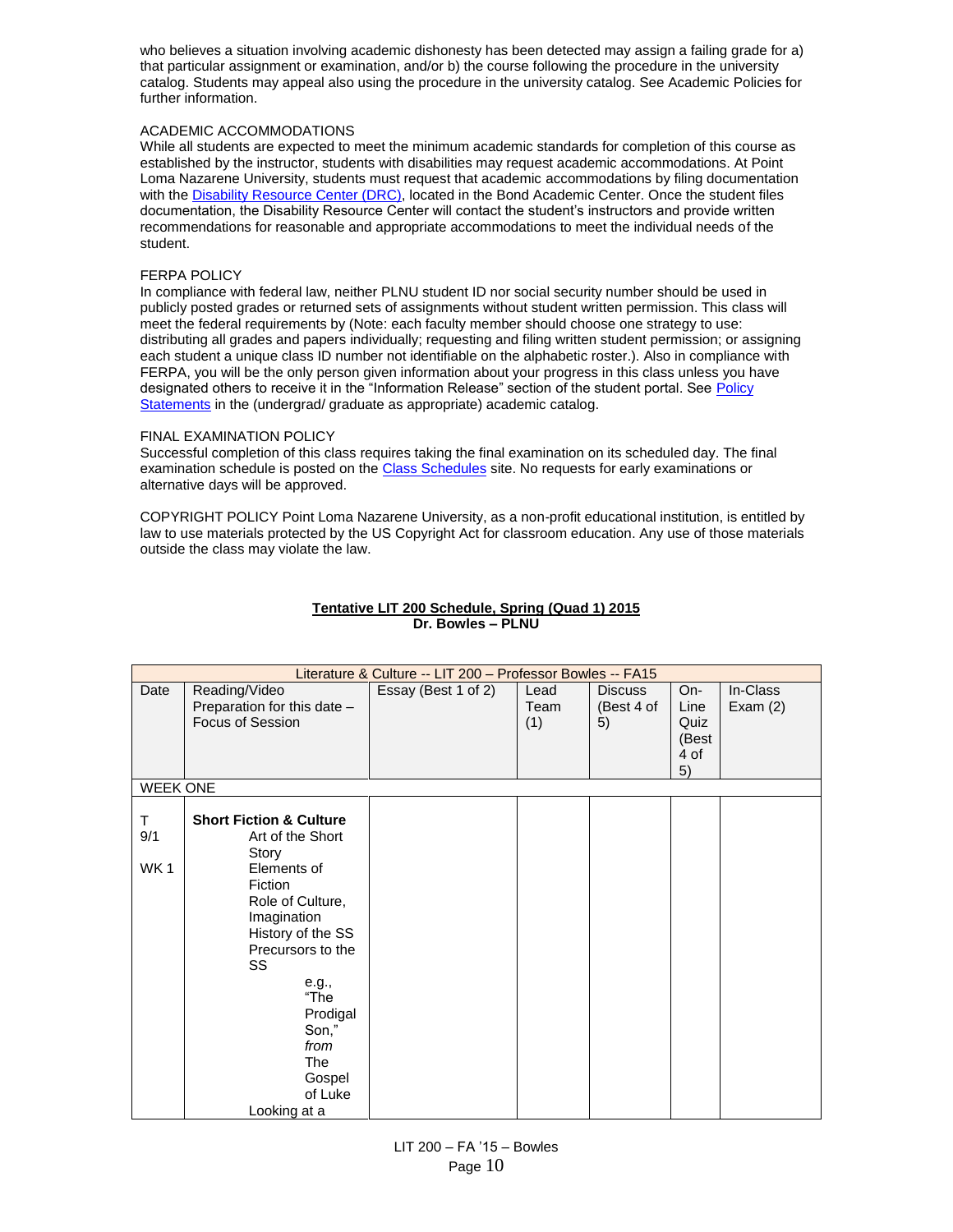|                             | Short-Short<br>Story: "Yours"<br>(Mary Robison,<br>Amercan, 1953)<br><b>Orientation to Course</b><br>Procedures &<br>Assignments<br>The Role of<br>Writing<br>Evaluation of<br><b>Student Work</b><br>The Textbook<br>Lead Team<br>Assignments &<br>Rhythm |                     |                                        |                                                                                                                                                                                                    |                                                     |                        |
|-----------------------------|------------------------------------------------------------------------------------------------------------------------------------------------------------------------------------------------------------------------------------------------------------|---------------------|----------------------------------------|----------------------------------------------------------------------------------------------------------------------------------------------------------------------------------------------------|-----------------------------------------------------|------------------------|
| W<br>9/2<br>WK1             | "Reading the Short<br>Story," UR, 1-4<br>PLOT STRUCTURE<br>Video 1 on Plot Structure<br>(see Canvas, Module 1,<br>for link)<br>"A&P" (John Updike,<br>American, 1960), UR, 7-10                                                                            |                     |                                        |                                                                                                                                                                                                    | Cum<br>On-<br>line<br>Q1<br>Due<br>9AM<br>W,<br>9/2 |                        |
| F<br>9/4<br>WK <sub>1</sub> | <b>SETTING</b><br>Video 2 on Setting (see<br>Canvas, Module 1, for link)<br>"The Fall of the House of<br>Usher" (Edgar Allan Poe,<br>American, 1845), UR, 11-<br>18                                                                                        |                     | Lead<br>Team A                         | <b>Discuss</b><br>1A: Due<br>9 PM, R<br>9/3<br>via<br>Canvas<br><b>Discuss</b><br>1B: Read<br>5 peer<br>responses<br>to Dis-<br>cuss 1A &<br>post<br>comment<br>on min. of<br>3 by F,<br>9/4, 9 AM |                                                     |                        |
| WEEK TWO                    |                                                                                                                                                                                                                                                            |                     |                                        |                                                                                                                                                                                                    |                                                     |                        |
| Date                        | Reading/Video<br>Preparation for this date -<br>Focus of Session                                                                                                                                                                                           | Essay (Best 1 of 2) | Lead<br>Team<br>(1)                    | <b>Discuss</b><br>(Best 4 of<br>5)                                                                                                                                                                 | On-<br>Line<br>Quiz<br>(Best<br>4 of<br>5)          | In-Class<br>Exam $(2)$ |
| M<br>9/7                    | Labor Day Recess - No<br><b>Class</b><br>T 9/8 - Last Day to Add                                                                                                                                                                                           |                     |                                        |                                                                                                                                                                                                    |                                                     |                        |
| WK <sub>2</sub>             | Q1 Class                                                                                                                                                                                                                                                   |                     |                                        |                                                                                                                                                                                                    |                                                     |                        |
| W<br>9/9<br>WK <sub>2</sub> | "Mrs. Teeters' Tomato<br>Jar" (M.F.K. Fisher,<br>American, 1983), UR, 19-<br>24                                                                                                                                                                            |                     | Guest:<br>Veronica<br>Murphy,<br>actor |                                                                                                                                                                                                    | Cum<br>On-<br>line<br>Q2<br>Due<br>9AM<br>W,        |                        |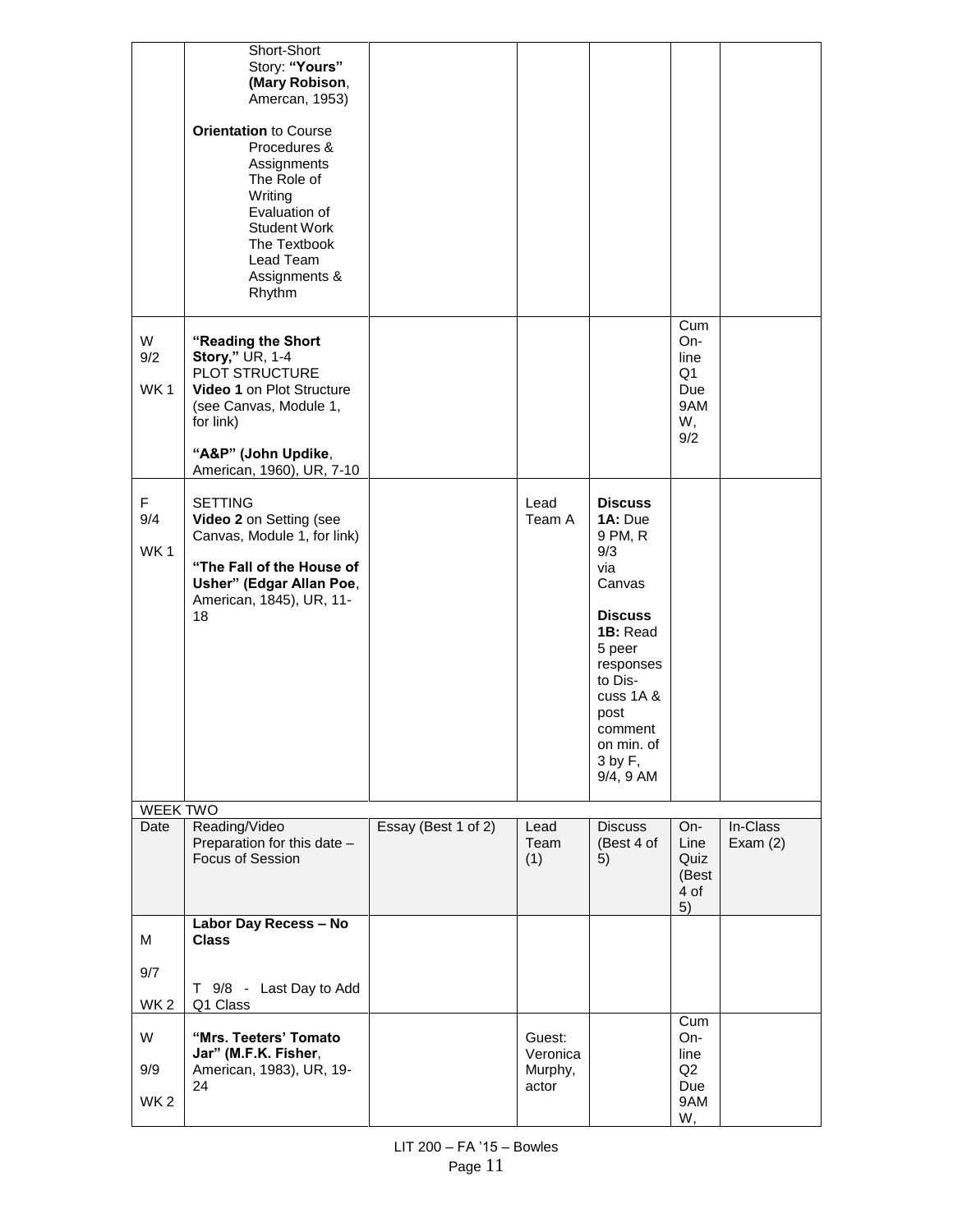|                              |                                                                                                                                                                |                     |                                    |                                                                                                                                                                                                         | 9/9                                             |                        |
|------------------------------|----------------------------------------------------------------------------------------------------------------------------------------------------------------|---------------------|------------------------------------|---------------------------------------------------------------------------------------------------------------------------------------------------------------------------------------------------------|-------------------------------------------------|------------------------|
| F<br>9/11<br>WK <sub>2</sub> | "To Build a Fire" (Jack<br>London, American, 1910),<br>UR, 25-30                                                                                               |                     | Lead<br>Team B                     | <b>Discuss</b><br>2A: Due<br>9 PM, R<br>9/10<br>via<br>Canvas<br><b>Discuss</b><br>2B: Read<br>5 peer<br>responses<br>to Dis-<br>cuss 2A &<br>post<br>comment<br>on min. of<br>3 by F,<br>9/11, 9<br>AM |                                                 |                        |
|                              | <b>WEEK THREE</b>                                                                                                                                              |                     |                                    |                                                                                                                                                                                                         |                                                 |                        |
| Date                         | Reading/Video<br>Preparation for this date -<br>Focus of Session                                                                                               | Essay (Best 1 of 2) | Lead<br>Team<br>(1)                | <b>Discuss</b><br>(Best 4 of<br>5)                                                                                                                                                                      | $On-$<br>Line<br>Quiz<br>(Best<br>4 of<br>5)    | In-Class<br>Exam $(2)$ |
|                              | <b>CHARACTER</b>                                                                                                                                               |                     | Lead                               |                                                                                                                                                                                                         |                                                 |                        |
| М<br>9/14<br>WK <sub>3</sub> | <b>DEVELOPMENT</b><br>Video 3 on Character<br>(see Canvas, Module 3,<br>for link)<br>"She Went by Gently"<br>(Paul Vincent Carroll,<br>Irish, 1953), UR, 31-36 |                     | Team C                             |                                                                                                                                                                                                         |                                                 |                        |
|                              |                                                                                                                                                                |                     | Lead                               |                                                                                                                                                                                                         | Cum                                             |                        |
| W<br>9/16<br>WK <sub>3</sub> | "A Company of<br>Laughing Faces,"<br>(Nadine Mortimer, Anglo<br>South African, 1965), UR,<br>$37 - 42$                                                         |                     | Team D<br>Review<br>Lead<br>Team 1 |                                                                                                                                                                                                         | $On-$<br>line<br>Q3<br>Due<br>9AM<br>W,<br>9/16 |                        |
|                              | <b>CONFLICT</b>                                                                                                                                                |                     | Lead                               | <b>Discuss</b>                                                                                                                                                                                          |                                                 |                        |
| F<br>9/18<br>WK <sub>3</sub> | Video 4 on Conflict (see<br>Canvas, Module 3, for link)<br>"Say Yes" (Tobias Wolff,<br>American, 1985), UR, 43-<br>46                                          |                     | Team E                             | 3A: Due<br>9 PM, R<br>9/17<br>via<br>Canvas<br><b>Discuss</b><br>3B: Read<br>5 peer<br>responses<br>to Dis-<br>cuss 3A &<br>post<br>comment<br>on min. of<br>$3$ by $F$ ,                               |                                                 |                        |
|                              |                                                                                                                                                                |                     |                                    | 9/18, 9                                                                                                                                                                                                 |                                                 |                        |
|                              |                                                                                                                                                                |                     |                                    | AM                                                                                                                                                                                                      |                                                 |                        |
| <b>WEEK FOUR</b>             |                                                                                                                                                                |                     |                                    |                                                                                                                                                                                                         |                                                 |                        |
| Date                         | Reading/Video<br>Preparation for this date -<br>Focus of Session                                                                                               | Essay (Best 1 of 2) | Lead<br>Team<br>(1)                | <b>Discuss</b><br>(Best 4 of<br>5)                                                                                                                                                                      | On-<br>Line<br>Quiz                             | In-Class<br>Exam $(2)$ |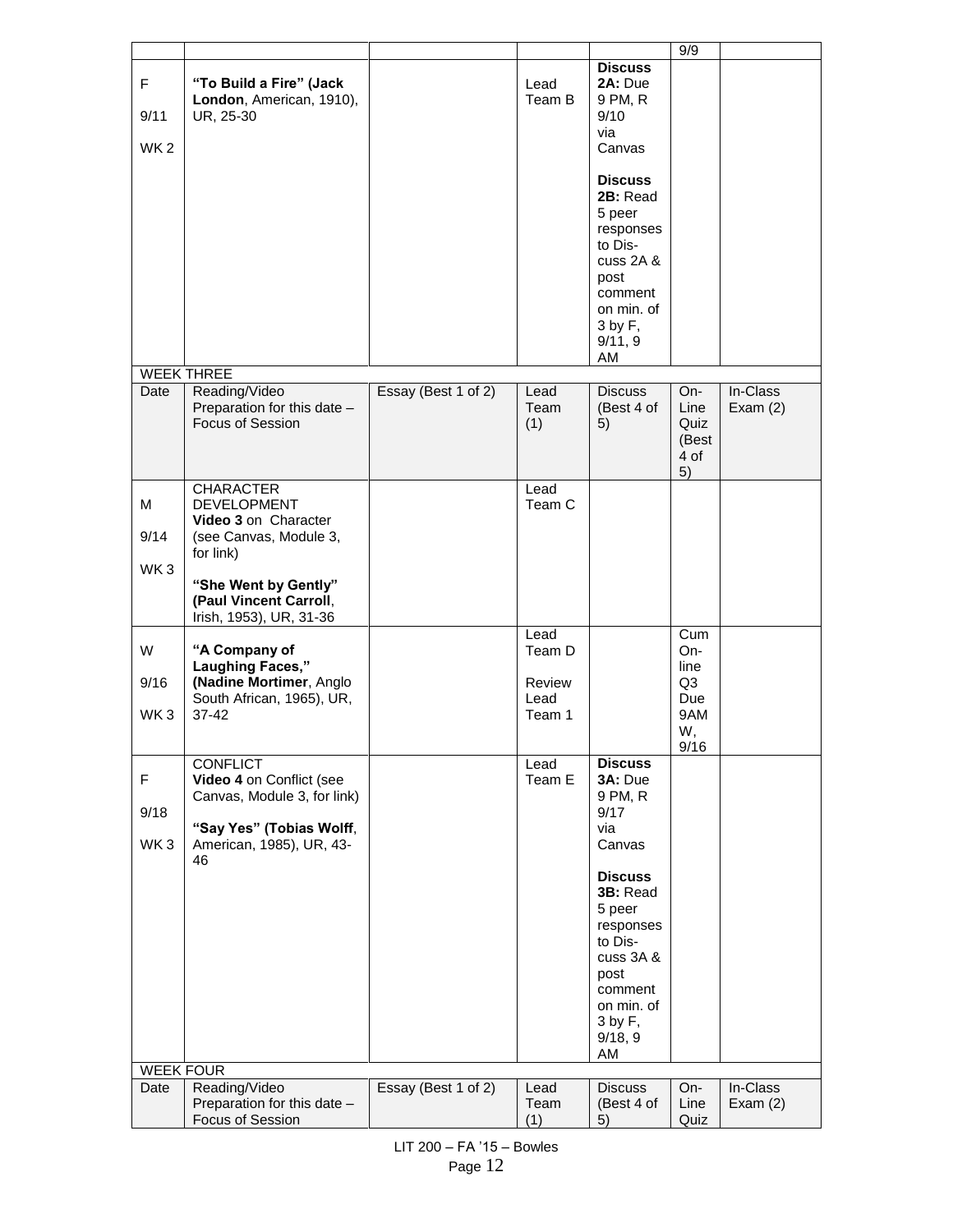|                  |                                                                         |                                              |                     |                                    | (Best<br>4 of<br>5)                        |                             |
|------------------|-------------------------------------------------------------------------|----------------------------------------------|---------------------|------------------------------------|--------------------------------------------|-----------------------------|
| м                | <b>THEME</b><br>Video 5 on Theme (see<br>Canvas, Module 4, for link)    |                                              | Lead<br>Team F      |                                    |                                            |                             |
| 9/21             | "Hills Like White                                                       |                                              |                     |                                    |                                            |                             |
| WK4              | <b>Elephants" (Ernest</b><br>Hemingway, American,<br>1927), UR, 47-48   |                                              |                     |                                    |                                            |                             |
| W                | <b>In-Class Mid-term Exam</b>                                           |                                              |                     |                                    |                                            | <b>In-Class</b><br>Mid-term |
| 9/23             |                                                                         |                                              |                     |                                    |                                            | Exam                        |
| WK4              |                                                                         |                                              |                     |                                    |                                            |                             |
| F                | POINT OF VIEW<br>Video 6 on Point of View                               | Bring completed,<br>type-written hard        | Lead<br>Team G      |                                    |                                            |                             |
| 9/25             | (see Canvas, Module 4,<br>for link)                                     | copy worksheet to<br>class (10 pt) RQ-       |                     |                                    |                                            |                             |
| WK4              | "Miss Brill" (Katherine                                                 | Hypothesis & Outline<br>to second level (see |                     |                                    |                                            |                             |
|                  | Mansfield, New<br>Zealander, 1922), UR, 49-                             | sample in Canvas)                            |                     |                                    |                                            |                             |
|                  | 50<br>"Girl" (Jamaica Kincaid,                                          |                                              |                     |                                    |                                            |                             |
|                  | Antiguan-American, 1978),<br>UR, 51-52                                  |                                              |                     |                                    |                                            |                             |
|                  | F 9/25 - Last Day to                                                    |                                              |                     |                                    |                                            |                             |
| <b>WEEK FIVE</b> | Drop Q1 Classes                                                         |                                              |                     |                                    |                                            |                             |
| M                | <b>SYMBOL &amp; SYMBOLISM</b><br>Video 7 on Symbol &                    |                                              | Lead<br>Team H      |                                    |                                            |                             |
| 9/28             | Symbolism (see Canvas,<br>Module 5, for link)                           |                                              |                     |                                    |                                            |                             |
| WK <sub>5</sub>  | "A Very Old Man with                                                    |                                              |                     |                                    |                                            |                             |
|                  | <b>Enormous Wings"</b>                                                  |                                              |                     |                                    |                                            |                             |
|                  | (Gabriel Garcia Marquez,<br>Columbian-Mexican,                          |                                              |                     |                                    |                                            |                             |
|                  | 1955), UR, 53-56<br>"The Lone Ranger and                                |                                              | Lead                |                                    | Cum                                        |                             |
| W                | <b>Tonto Fistfight in</b><br>Heaven" (Sherman                           |                                              | Team I              |                                    | On-<br>line                                |                             |
| 9/30             | Alexie, Native American,<br>1993), UR, 57-60                            |                                              |                     |                                    | Q4<br>Due                                  |                             |
| WK <sub>5</sub>  |                                                                         |                                              |                     |                                    | 9AM<br>W,                                  |                             |
|                  |                                                                         |                                              |                     |                                    | 9/30                                       |                             |
| F.               | "Shiloh" (Bobbie Ann<br>Mason, American, 1982),                         | Essay 1 due in<br>Canvas/Assignments         | Lead<br>Team J      |                                    |                                            |                             |
| 10/2             | UR, 61-66                                                               |                                              |                     |                                    |                                            |                             |
| WK <sub>5</sub>  |                                                                         |                                              |                     |                                    |                                            |                             |
| <b>WEEK SIX</b>  |                                                                         |                                              |                     |                                    |                                            |                             |
| Date             | Reading/Video<br>Preparation for this date -<br><b>Focus of Session</b> | Essay (Best 1 of 2)                          | Lead<br>Team<br>(1) | <b>Discuss</b><br>(Best 4 of<br>5) | On-<br>Line<br>Quiz<br>(Best<br>4 of<br>5) | In-Class<br>Exam $(2)$      |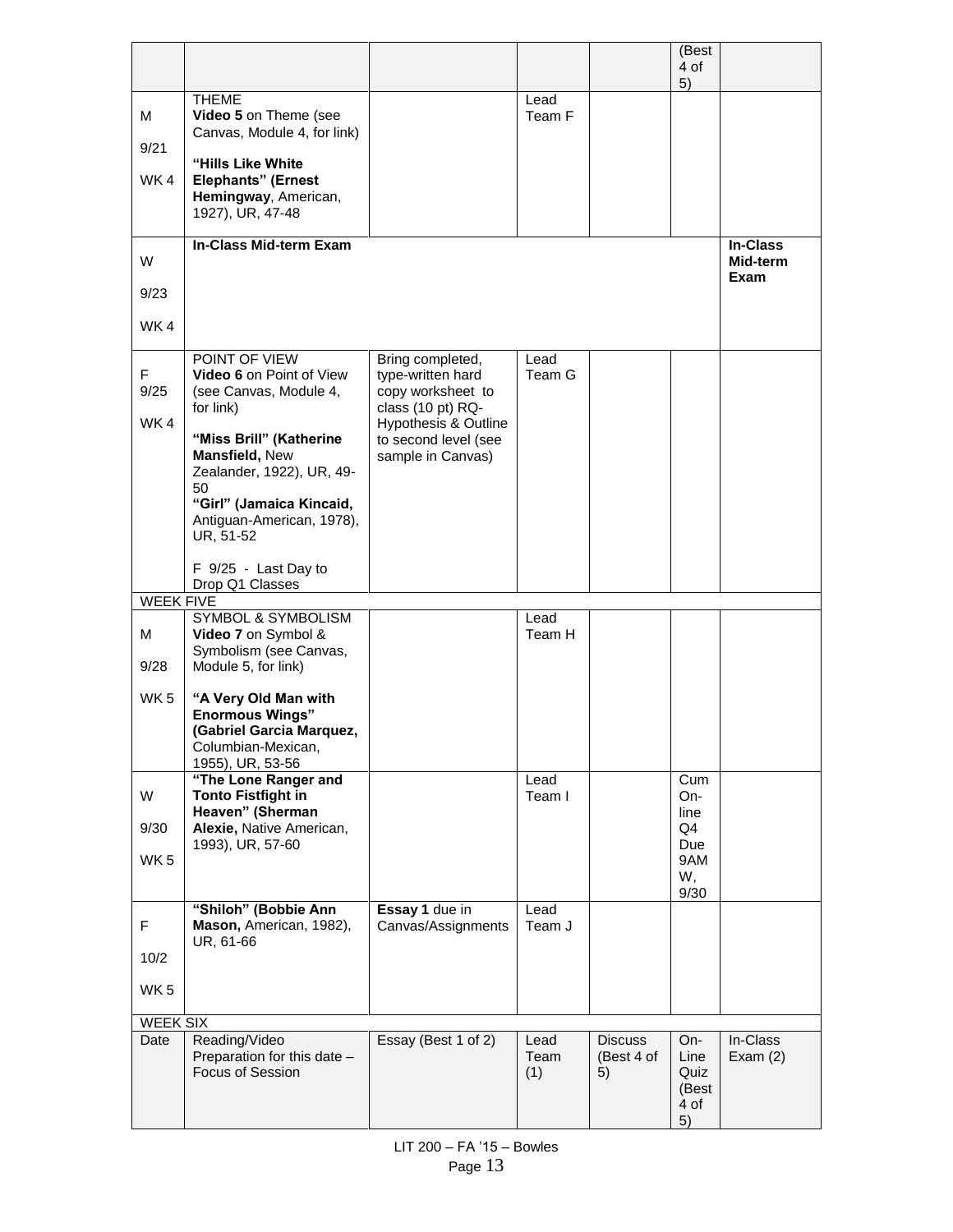| M           | "The Yellow Wallpaper"<br>(Charlotte Perkins                           | Lead<br>Team K |                                       |                          |  |
|-------------|------------------------------------------------------------------------|----------------|---------------------------------------|--------------------------|--|
| 10/5        | Gilman, American, 1892),<br>UR, 67-72                                  |                |                                       |                          |  |
| WK6         |                                                                        |                |                                       |                          |  |
| W           | "Sweat" (Zora Neale<br>Hurston, African                                | Lead<br>Team L |                                       | Cum<br>On-               |  |
| 10/7        | American, 1926), UR, 73-<br>78                                         |                |                                       | line<br>Q5               |  |
| WK6         |                                                                        |                |                                       | Due<br>9AM<br>W,<br>10/7 |  |
| F           | "Sonny's Blues" (James<br>Baldwin, African<br>American, 1957), UR, 79- | Lead<br>Team M | <b>Discuss</b><br>4A: Due<br>9 PM, R  |                          |  |
| 10/9        | 90                                                                     |                | 10/8<br>via                           |                          |  |
| WK6         |                                                                        |                | Canvas                                |                          |  |
|             |                                                                        |                | <b>Discuss</b><br>4B: Read<br>5 peer  |                          |  |
|             |                                                                        |                | responses<br>to Dis-                  |                          |  |
|             |                                                                        |                | cuss 4A &<br>post                     |                          |  |
|             |                                                                        |                | comment<br>on min. of                 |                          |  |
|             |                                                                        |                | $3$ by $F$ ,                          |                          |  |
|             |                                                                        |                | 10/9, 9                               |                          |  |
|             |                                                                        |                | AM                                    |                          |  |
|             | <b>WEEK SEVEN</b>                                                      |                |                                       |                          |  |
| M           | "Someone Ought to Tell<br>Her There's Nowhere to                       | Lead<br>Team N |                                       |                          |  |
| 10/12       | Go" (Danielle Evans,<br>African American, c.                           | Review         |                                       |                          |  |
| WK7         | 2009), UR, 91-102                                                      | Lead<br>Team 2 |                                       |                          |  |
| W           | "Life After High School"<br>(Joyce Carol Oates,                        | Lead<br>Team O |                                       |                          |  |
| 10/14       | American, 1995), UR, 103-<br>110                                       |                |                                       |                          |  |
| WK7         |                                                                        |                |                                       |                          |  |
| $\mathsf F$ | "Legacy" (Cory Saul,<br>American, c. 2010), UR,                        | Lead<br>Team P | <b>Discuss</b><br>5A: Due             |                          |  |
| 10/16       | 111-112                                                                |                | 9 PM, R<br>10/15                      |                          |  |
| WK7         |                                                                        |                | via<br>Canvas                         |                          |  |
|             |                                                                        |                | <b>Discuss</b><br>5B: Read            |                          |  |
|             |                                                                        |                | 5 peer                                |                          |  |
|             |                                                                        |                | responses<br>to Dis-                  |                          |  |
|             |                                                                        |                | cuss 5A &<br>post                     |                          |  |
|             |                                                                        |                | comment<br>on min. of<br>$3$ by $F$ , |                          |  |